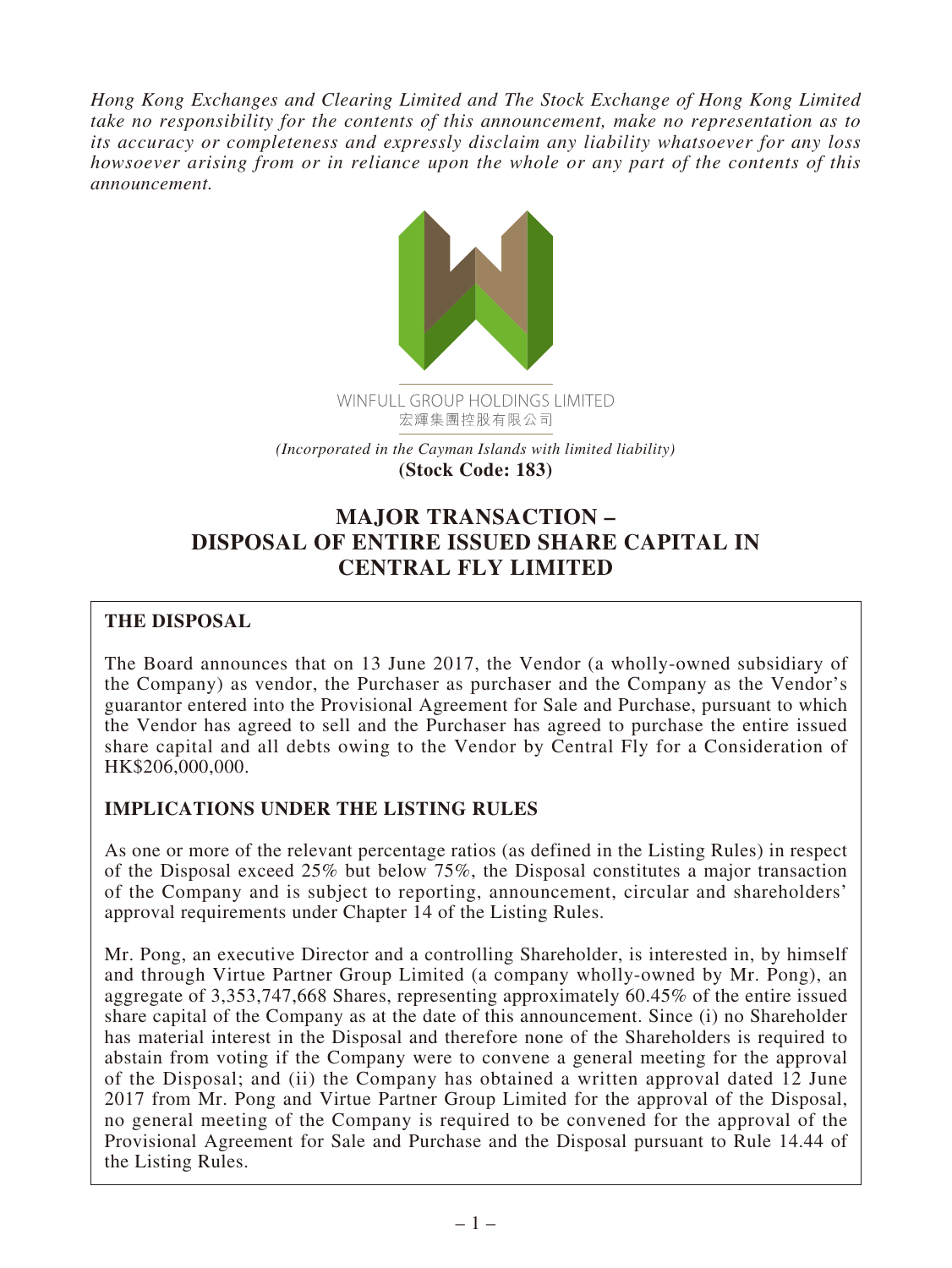A circular containing, among other matters, further details of the Disposal and the prospective formal sale and purchase agreement to be entered into, will be despatched to the Shareholders. As the formal sale and purchase agreement is to be entered into latest by 3 July 2017, the Company will apply for a waiver from strict compliance with Rule 14.41(a) of the Listing Rules from the Stock Exchange, so that the despatch date of the circular can be postponed to a date more than 15 business days after publication of this announcement, which is expected to be on or before 17 July 2017.

**Shareholders and potential investors of the Company should note that the Disposal may or may not proceed as they are subject to a number of Conditions, which may or may not be fulfilled. Shareholders and potential investors of the Company are reminded to exercise caution when dealing in the Shares.**

# **THE DISPOSAL**

The Board announces that on 13 June 2017, the Vendor (a wholly-owned subsidiary of the Company) as vendor, the Purchaser as purchaser and the Company as the Vendor's guarantor entered into the Provisional Agreement for Sale and Purchase, pursuant to which the Vendor has agreed to sell and the Purchaser has agreed to purchase the entire issued share capital and all debts owing to the Vendor by Central Fly for a Consideration of HK\$206,000,000.

# **PROVISIONAL AGREEMENT FOR SALE AND PURCHASE**

The material terms of the Provisional Agreement for Sale and Purchase are summarised below:

# **Date**

13 June 2017

# **Parties**

| Vendor: | the Vendor |
|---------|------------|
|         |            |

Purchaser: the Purchaser

Vendor's guarantor the Company

# **Subject Matter**

Subject to the terms of the Provisional Agreement for Sale and Purchase, the Vendor has agreed to sell and the Purchaser has agreed to purchase the entire issued share capital and all debts owing to the Vendor in Central Fly for a Consideration of HK\$206,000,000.

The Parties have agreed to enter into a formal sale and purchase agreement on 3 July 2017, and in the event that the Vendor and the Purchaser fail to reach agreement on the terms of the formal agreement for sale and purchase on or before the said date, the Provisional Agreement for Sale and Purchase shall remain valid and of full force and effect and the parties to the same shall comply with their respective obligations thereunder.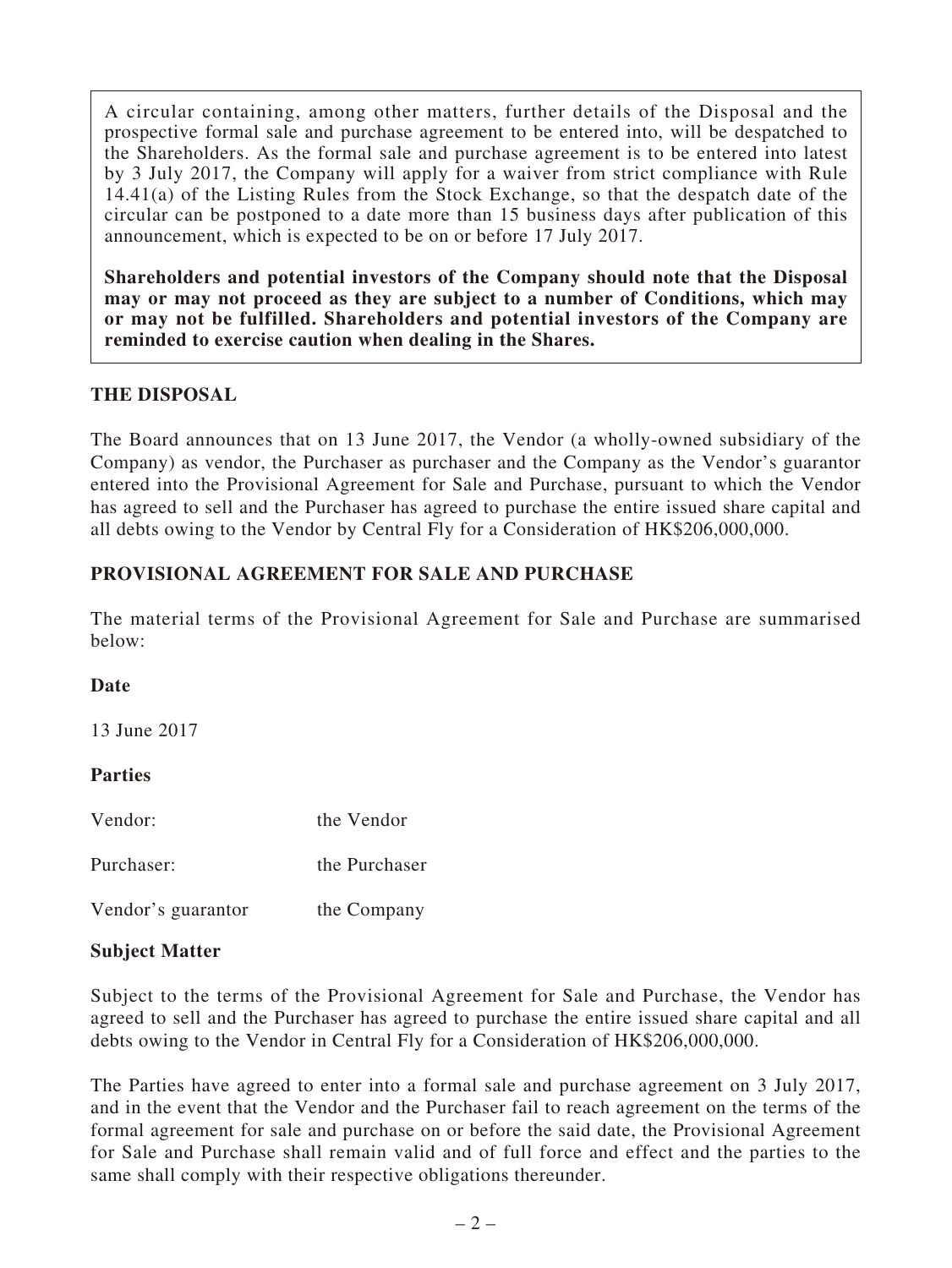# **Consideration**

The Consideration of HK\$206,000,000 shall be payable by the Purchaser in the following manner:

- (i) HK\$10,000,000 as initial deposit to be paid in cash to the Vendor's Solicitors as stakeholder upon signing of the Provisional Agreement for Sale and Purchase;
- (ii) HK\$10,600,000 as further deposit to be paid by way of cashier order or solicitor's cheque to the Vendor's Solicitors as stakeholder at or before 5:00 pm on 3 July 2017; and
- (iii) the remaining balance of the Consideration of HK\$185,400,000 to be paid by way of cashier order or solicitor's cheque to the Vendor and/or such person(s) as the Vendor's Solicitors may direct in writing at or before 5:00 pm on 10 October 2017 or at such other date and time as the Parties may agree in writing.

Deposits paid under (i) and (ii) above shall be released by the Vendor's Solicitors to the Vendor upon the Purchaser having completed, or is deemed to have completed, its due diligence review on Central Fly and the Vendor having proved and shown that Central Fly possesses good title to the Property free from encumbrances pursuant to the terms of the Provisional Agreement for Sale and Purchase.

The Consideration was determined after arm's length negotiations between the Vendor and the Purchaser through an estate agent taking into account, among other things, the recent market conditions of the property market in Hong Kong, the market value of the Property and the net assets value of Central Fly.

Having considered the above and the factors described under the section headed "Reasons for and Benefits of the Disposal" below, the Directors consider that the Consideration is fair and reasonable and in the interest of the Company and the Shareholders as a whole.

# **Conditions Precedent**

Completion is conditional upon the following Conditions:

- (i) the Purchaser having completed its due diligence review on Central Fly and such due diligence review does not show any material irregularity on the affairs of Central Fly; and
- (ii) Central Fly or the Vendor having proved and shown, in accordance with section 13 and section 13A of the Conveyancing and Property Ordinance (Chapter 219 of the Laws of Hong Kong), that Central Fly possesses good title to the Property free from encumbrances.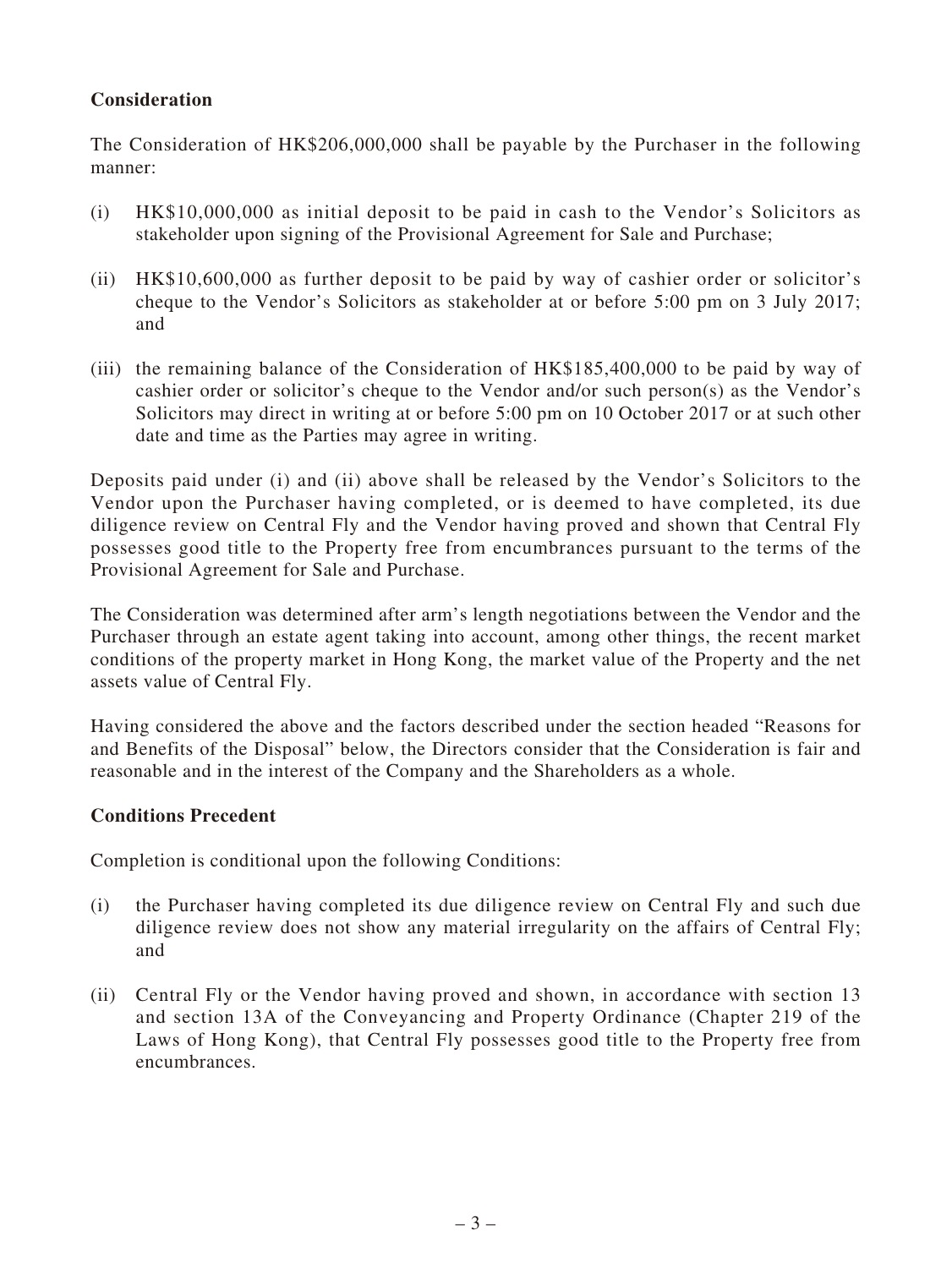The Purchaser may waive any of the Conditions. If any of the Conditions is not fulfilled (or otherwise waived by the Purchaser in accordance with the Provisional Agreement for Sale and Purchase, as the case may be) on or before 10 October 2017 or such other date and time as the Parties may agree in writing, the Purchaser shall be entitled to cancel the Disposal and the Vendor or the Vendor's Solicitors shall refund all deposits to the Purchaser forthwith without interest or compensation.

### **Completion**

If all the Conditions are fulfilled (or otherwise waived by the Purchaser in accordance with the Provisional Agreement for Sale and Purchase, as the case may be) on or before 10 October 2017, Completion shall take place on 10 October 2017 or such other date and time as the Parties may agree in writing.

#### **Guarantee**

Pursuant to the terms of the Provisional Agreement for Sale and Purchase, the Company shall guarantee and procure due performance and observance of all obligations of the Vendor under the Provisional Agreement for Sale and Purchase.

### **INFORMATION OF CENTRAL FLY**

Central Fly is a company incorporated in the BVI with limited liability. The principal business activity of Central Fly is property investment.

Set out below is the financial information of Central Fly as extracted from audited financial statements for the years ended 30 June 2015 and 2016 respectively:

|                                   | For the<br>year ended<br><b>30 June 2016</b> | For the<br>year ended<br>30 June 2015 |
|-----------------------------------|----------------------------------------------|---------------------------------------|
|                                   |                                              |                                       |
|                                   |                                              |                                       |
|                                   | HK\$'000                                     | HK\$'000                              |
|                                   | (audited)                                    | (audited)                             |
| Revenue                           | 5,808                                        | 5,862                                 |
| Net (loss)/profit before taxation | (10,215)                                     | 4,969                                 |
| Net (loss)/profit after taxation  | (414)                                        | 40                                    |
| Net assets                        | 24,389                                       | 35,017                                |

The unaudited total asset value of Central Fly for the year ended 31 December 2016 is approximately HK\$228,642,000.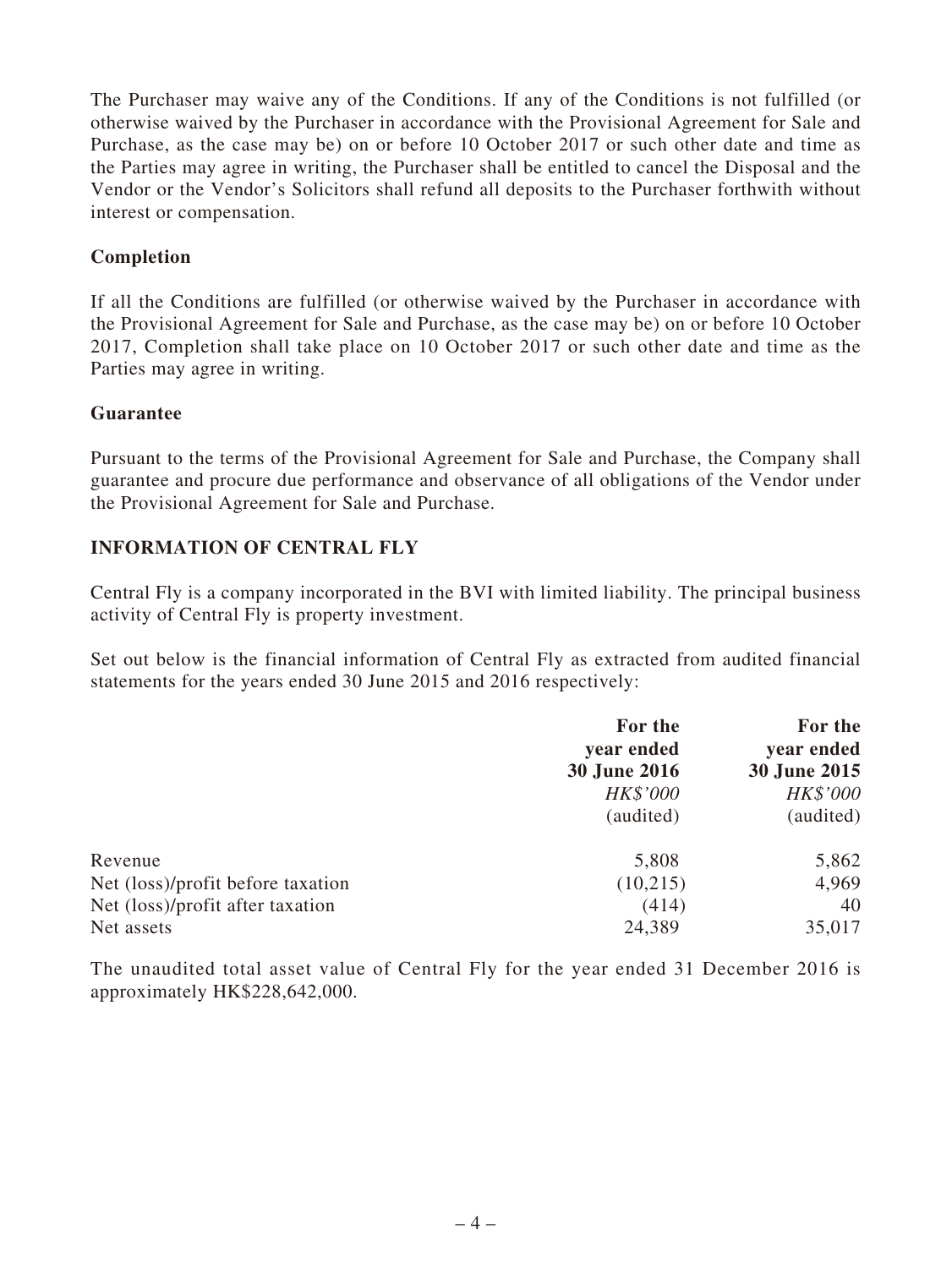# **INFORMATION OF THE PURCHASER**

### **The Purchaser**

The Purchaser is an individual, and to the best of the Directors' knowledge, information and belief having made all reasonable enquiries, the Purchaser is a third party independent of the Company and its connected persons.

# **FINANCIAL EFFECTS OF THE DISPOSAL**

Upon Completion, Central Fly will cease to be a subsidiary of the Company and the financial results of Central Fly will cease to be consolidated into those of the Company.

The Disposal is expected to recognise a gain before tax of approximately HK\$6,500,000 to the Group, which is calculated based on (i) the Consideration less the net asset value of Central Fly as at 30 June 2016 and all the outstanding shareholders' loan of Central Fly, the amount resulting from which is subject to certain material subsequent movements to date and (ii) less the related costs and expenses of the Group. Subject to audit, the actual amount of the gain on the Disposal to be recognised by the Group will depend on the net asset value of Central Fly as at Completion and therefore may be different from the amount mentioned above.

# **REASONS FOR AND BENEFITS OF THE DISPOSAL**

The Group is principally engaged in property investment and trading, property development and provision of renovation services.

In light of the gain from the Disposal, the Board considers that the Disposal represents a good opportunity for realisation of the Group's investment properties. Further, the proceeds from the Disposal can further strengthen the cash position of the Group and will allow the Group to reallocation its resources for its principal activities.

Taking into account the abovementioned factors, the Directors consider that the terms and conditions of the Disposal are fair and reasonable and on normal commercial terms and are in the interests of the Company and Shareholders as a whole.

#### **USE OF PROCEEDS**

The net proceeds from the Disposal to be received by the Group will be approximately HK\$203,300,000, which will be used for its principal business activities of acquisition of properties for investment, trading and development.

# **IMPLICATIONS UNDER THE LISTING RULES**

As one or more of the relevant percentage ratios (as defined in the Listing Rules) in respect of the Disposal exceed 25% but below 75%, the Disposal constitutes a major transaction of the Company and is subject to reporting, announcement, circular and shareholders' approval requirements under Chapter 14 of the Listing Rules.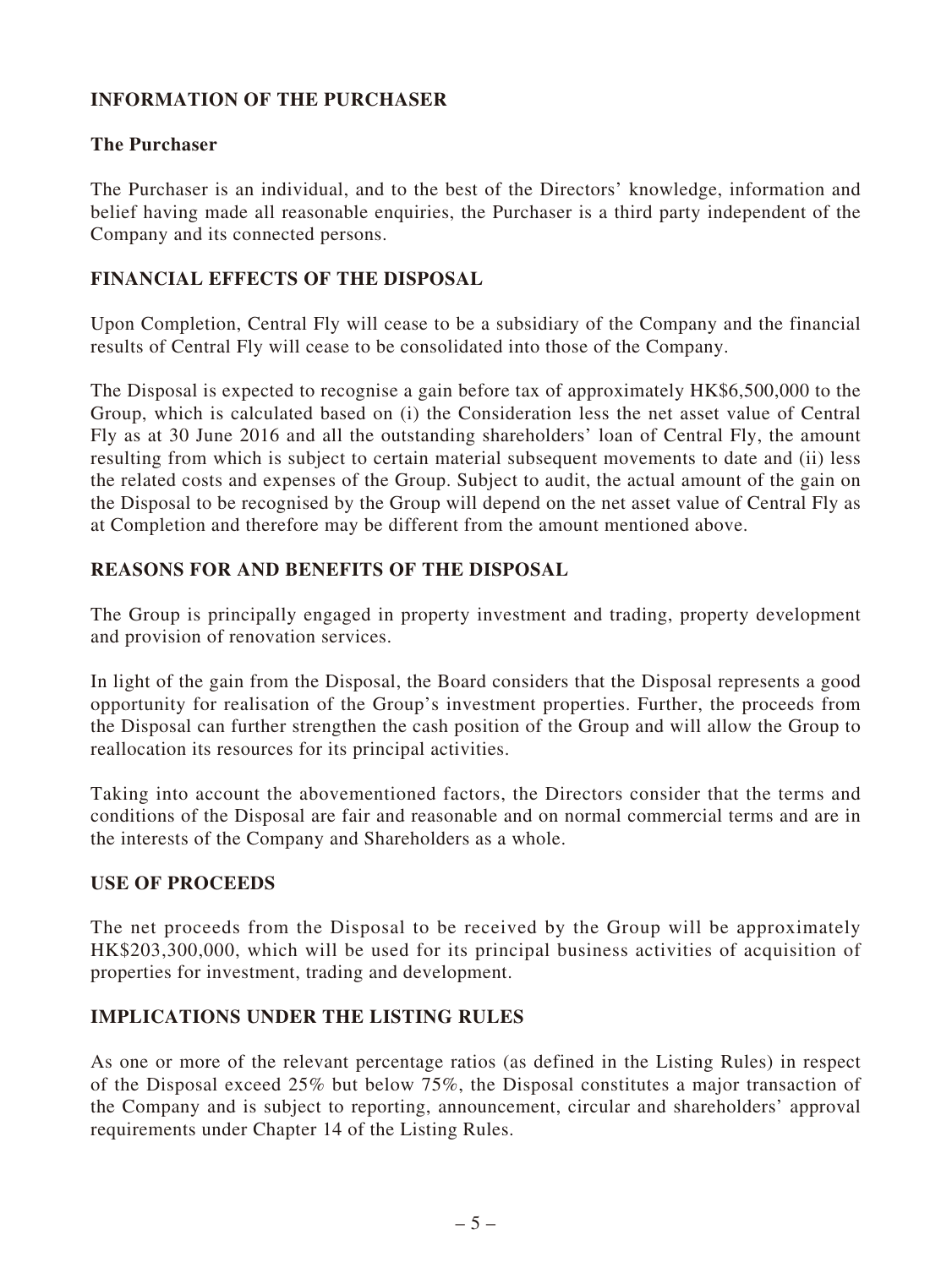Mr. Pong, an executive Director and a controlling Shareholder, is interested in, by himself and through Virtue Partner Group Limited (a company wholly-owned by Mr. Pong), an aggregate of 3,353,747,668 Shares, representing approximately 60.45% of the entire issued share capital of the Company as at the date of this announcement. Since (i) no Shareholder has material interest in the Disposal and therefore none of the Shareholders is required to abstain from voting if the Company were to convene a general meeting for the approval of the Disposal; and (ii) the Company has obtained a written approval dated 12 June 2017 from Mr. Pong and Virtue Partner Group Limited for the approval of the Disposal, no general meeting of the Company is required to be convened for the approval of the Provisional Agreement for Sale and Purchase and the Disposal pursuant to Rule 14.44 of the Listing Rules.

A circular containing, among other matters, further details of the Disposal and the prospective formal sale and purchase agreement to be entered into, will be despatched to the Shareholders. As the formal sale and purchase agreement is to be entered into latest by 3 July 2017, the Company will apply for a waiver from strict compliance with Rule 14.41(a) of the Listing Rules from the Stock Exchange, so that the despatch date of the circular can be postponed to a date more than 15 business days after publication of this announcement, which is expected to be on or before 17 July 2017.

### **GENERAL**

**Shareholders and potential investors of the Company should note that the Disposal may or may not proceed as they are subject to a number of Conditions, which may or may not be fulfilled. Shareholders and potential investors of the Company are reminded to exercise caution when dealing in the Shares.**

#### **DEFINITIONS**

In this announcement, the following expressions have the meanings set out below unless the context requires otherwise:

| "Board"       | the board of Directors                                                                                                                                                                                                    |
|---------------|---------------------------------------------------------------------------------------------------------------------------------------------------------------------------------------------------------------------------|
| "BVI"         | the British Virgin Islands                                                                                                                                                                                                |
| "Central Fly" | Central Fly Limited, a company incorporated in the BVI with<br>limited liability, a wholly-owned subsidiary of the Company<br>and the sole legal and beneficial owner of the Property                                     |
| "Company"     | Winfull Group Holdings Limited, a company incorporated in<br>the Cayman Islands with limited liability and the issued Shares<br>of which are listed on the main board of the Stock Exchange<br>$(\text{stock code}: 183)$ |
| "Completion"  | completion of the Disposal                                                                                                                                                                                                |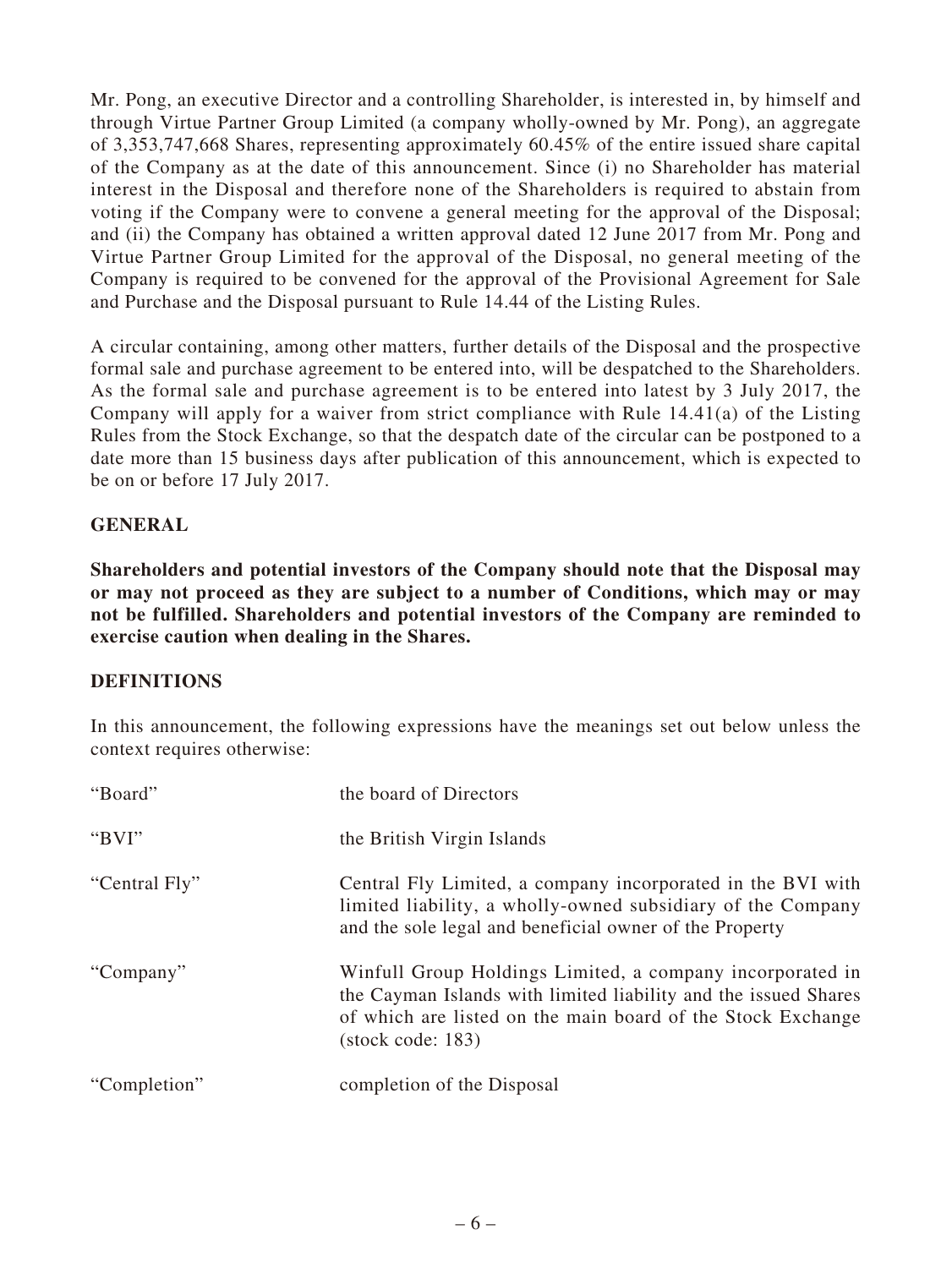| "Condition(s)"                                   | the condition(s) precedent to Completion, as more particularly<br>set out under the section headed "Provisional Agreement<br>for Sale and Purchase - Conditions Precedent" to this<br>announcement   |
|--------------------------------------------------|------------------------------------------------------------------------------------------------------------------------------------------------------------------------------------------------------|
| "connected person(s)"                            | has the meaning ascribed to it in the Listing Rules                                                                                                                                                  |
| "Consideration"                                  | HK\$206,000,000, being the consideration for the Disposal                                                                                                                                            |
| "Director(s)"                                    | the director(s) of the Company                                                                                                                                                                       |
| "Disposal"                                       | the sale of (i) the entire issued share capital of Central Fly and<br>(ii) all debts owing to the Vendor by Central Fly, pursuant to<br>the Provisional Agreement for Sale and Purchase              |
| "Group"                                          | the Company and its subsidiaries                                                                                                                                                                     |
| "HK\$"                                           | Hong Kong dollars, the lawful currency of the Hong Kong                                                                                                                                              |
| "Listing Rules"                                  | the Rules Governing the Listing of Securities on the Stock<br>Exchange                                                                                                                               |
| "Mr. Pong"                                       | Mr. Pong Wilson Wai San, an executive Director and one of the<br>controlling Shareholders (as defined under the Listing Rules)                                                                       |
| "Party(ies)"                                     | the party (ies) to the Provisional Agreement for Sale and<br>Purchase                                                                                                                                |
| "Property"                                       | Shop Nos. 23A & 23B on G/F, Flat No. 23 on G/F, Portion<br>No. 4 on G/F and No. 23 on Mezzanine Floor of Wing Lee<br>Building, Nos. 27, 29, 31, 31A, 31B & 31C Kimberley Road,<br>Kowloon, Hong Kong |
| "Provisional Agreement for<br>Sale and Purchase" | the provisional agreement for sale and purchase in relation<br>to the Disposal dated 13 June 2017 entered into among the<br>Vendor, the Purchaser and the Company                                    |
| "Purchaser"                                      | the purchaser under the Provisional Agreement for Sale and<br>Purchase                                                                                                                               |
| "Share $(s)$ "                                   | ordinary share(s) of $HK$0.01$ each in the share capital of the<br>Company                                                                                                                           |
| "Shareholder(s)"                                 | $holder(s)$ of issued $Share(s)$                                                                                                                                                                     |